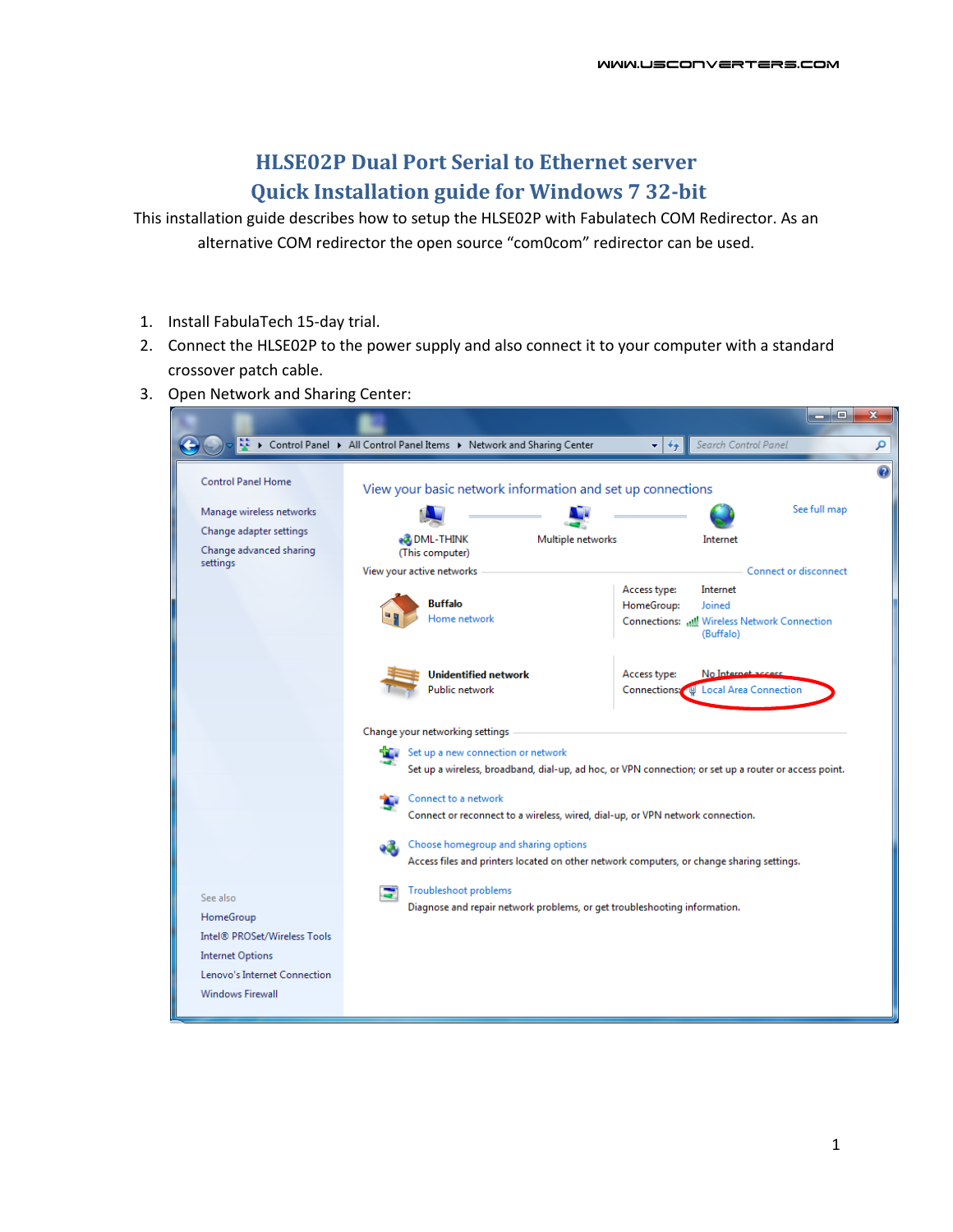| <b>Local Area Connection Status</b> | x                  |
|-------------------------------------|--------------------|
| General                             |                    |
| Connection                          |                    |
| IPv4 Connectivity:                  | No Internet access |
| IPv6 Connectivity:                  | No network access  |
| Media State:                        | Enabled            |
| Duration:                           | 00:15:07           |
| Speed:                              | 100.0 Mbps         |
| <br>Details                         |                    |
| <b>Activity</b>                     |                    |
| Sent $-$                            | Received           |
| Packets:                            | 392<br>o           |
| <b>Properties</b><br><b>Disable</b> | Diagnose           |
|                                     | Close              |

4. Click Local Area Connection

5. Click Properties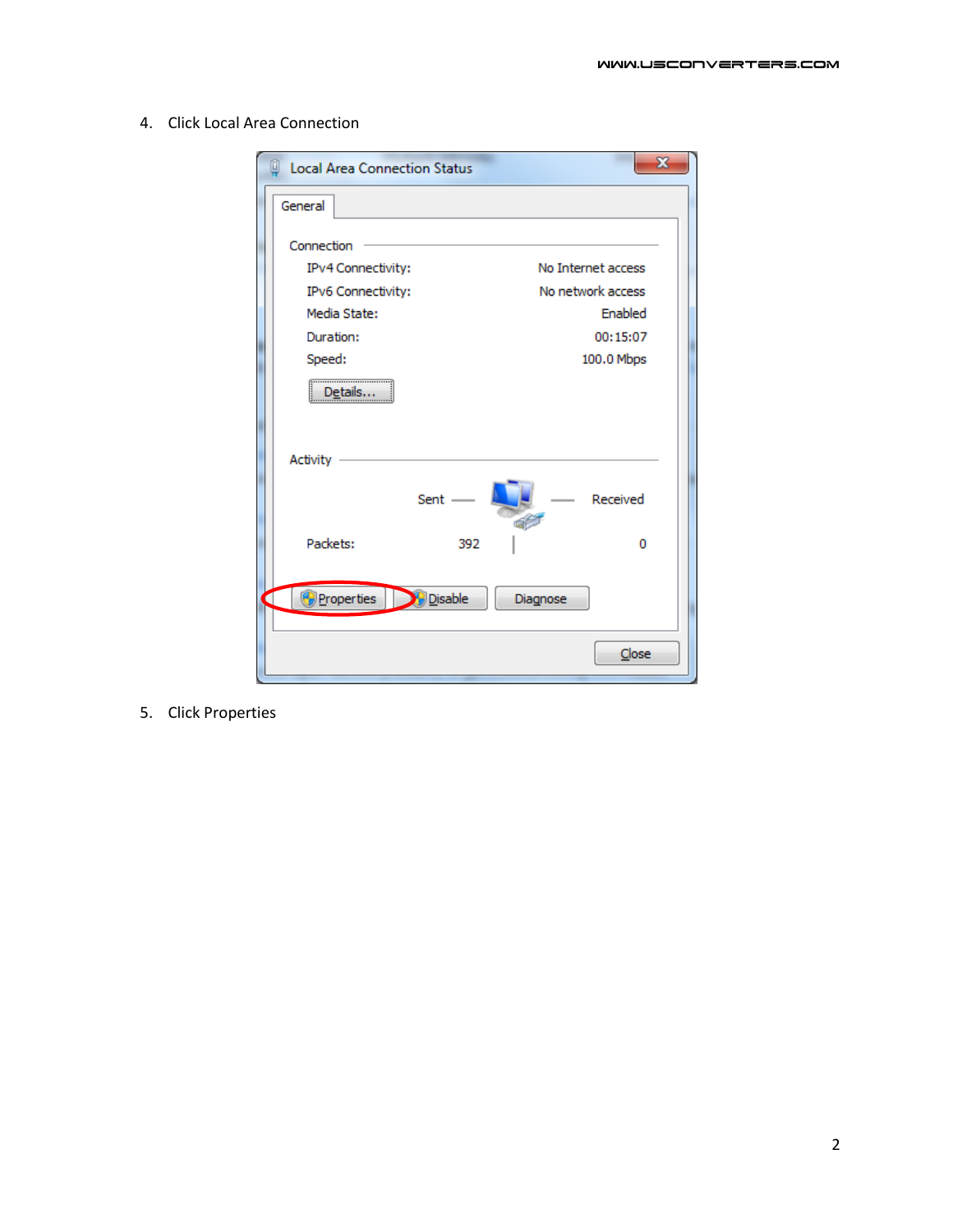6. Highlight Internet Protocol Version 4 (TCP/IPv4) and click Properties:

| Local Area Connection Properties                                                                                                                                                                                                                                                                                                  | $\mathbf x$ |  |  |  |  |
|-----------------------------------------------------------------------------------------------------------------------------------------------------------------------------------------------------------------------------------------------------------------------------------------------------------------------------------|-------------|--|--|--|--|
| Networking<br>Sharing                                                                                                                                                                                                                                                                                                             |             |  |  |  |  |
| Connect using:                                                                                                                                                                                                                                                                                                                    |             |  |  |  |  |
| <b>A</b><br>Intel(R) 82577LM Gigabit Network Connection                                                                                                                                                                                                                                                                           |             |  |  |  |  |
| Configure.                                                                                                                                                                                                                                                                                                                        |             |  |  |  |  |
| This connection uses the following items:                                                                                                                                                                                                                                                                                         |             |  |  |  |  |
| ☑ 및 VirtualBox Bridged Networking Driver<br>□ 및 QoS Packet Scheduler<br>☑ , File and Printer Sharing for Microsoft Networks<br>Internet Protocol Version 6 (TCP/IPv6)<br>▿<br>Internet Protocol Version 4 (TCP/IPv4)<br>Diver Layer Topology Discovery Mapper I/O Driver<br>M → Link-Layer Topology Discovery Responder<br>٠<br>ш | Ξ           |  |  |  |  |
| Install<br>Uninstall<br>Properties                                                                                                                                                                                                                                                                                                |             |  |  |  |  |
| Description<br>Transmission Control Protocol/Internet Protocol. The default<br>wide area network protocol that provides communication<br>across diverse interconnected networks.                                                                                                                                                  |             |  |  |  |  |
| OK                                                                                                                                                                                                                                                                                                                                | Cancel      |  |  |  |  |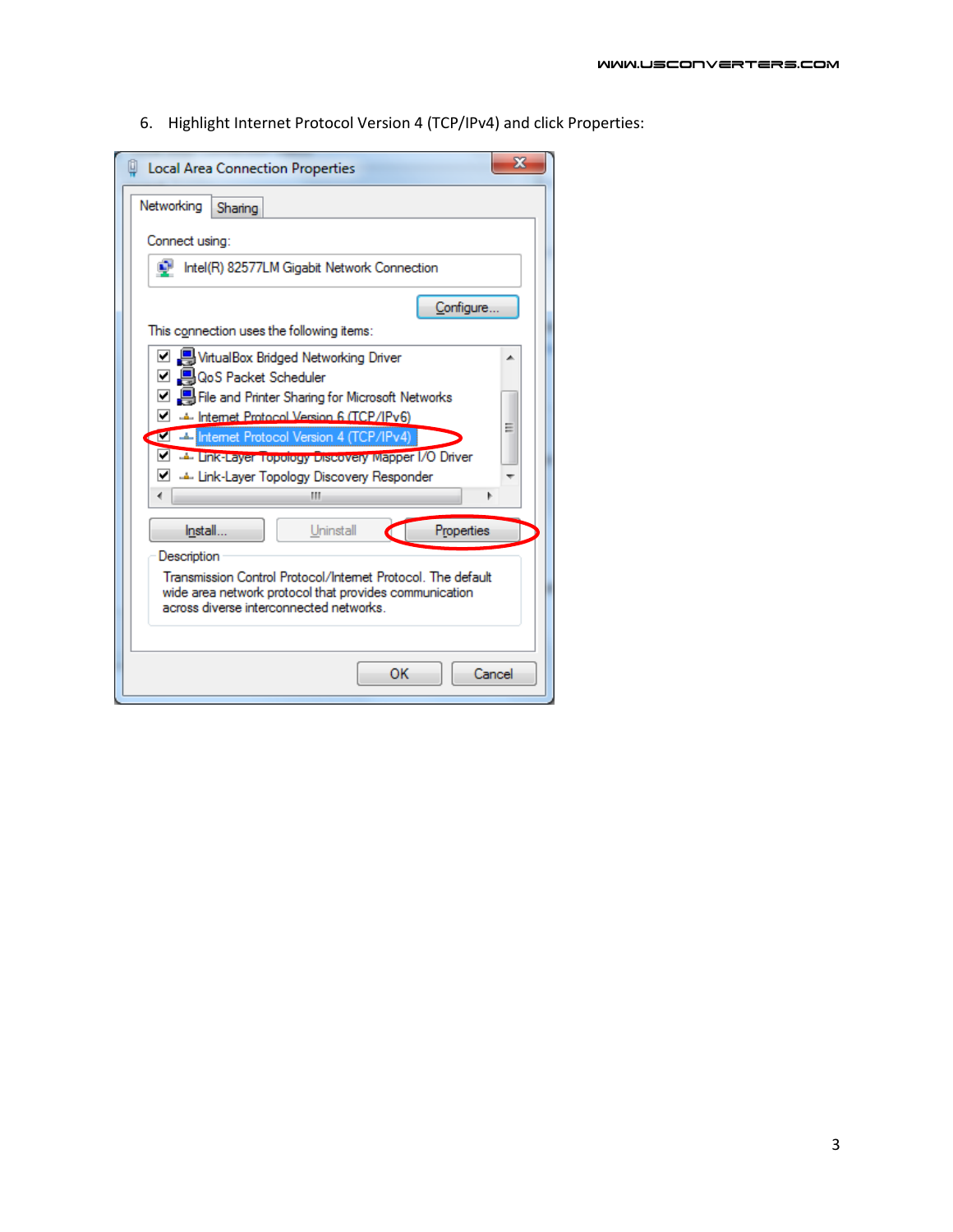7. Assign an IP address from 192.168.1.1 to 192.16.1.253 to your computer, in this example we use 192.168.1.100

| Internet Protocol Version 4 (TCP/IPv4) Properties                                                                                                                                     | P<br>x                                   |  |  |  |  |  |  |  |
|---------------------------------------------------------------------------------------------------------------------------------------------------------------------------------------|------------------------------------------|--|--|--|--|--|--|--|
| General                                                                                                                                                                               |                                          |  |  |  |  |  |  |  |
| You can get IP settings assigned automatically if your network supports<br>this capability. Otherwise, you need to ask your network administrator<br>for the appropriate IP settings. |                                          |  |  |  |  |  |  |  |
| b Obtain an IP address automatically                                                                                                                                                  |                                          |  |  |  |  |  |  |  |
| O Use the following IP address:                                                                                                                                                       |                                          |  |  |  |  |  |  |  |
| IP address:                                                                                                                                                                           | 192.168.1.100                            |  |  |  |  |  |  |  |
| Subnet mask:                                                                                                                                                                          | 255.255.255.0                            |  |  |  |  |  |  |  |
| Default gateway:                                                                                                                                                                      | <b>Contract Contract</b><br>$\mathbf{r}$ |  |  |  |  |  |  |  |
| Obtain DNS server address automatically                                                                                                                                               |                                          |  |  |  |  |  |  |  |
| <b>O</b> Use the following DNS server addresses:                                                                                                                                      |                                          |  |  |  |  |  |  |  |
| Preferred DNS server:                                                                                                                                                                 | ٠                                        |  |  |  |  |  |  |  |
| Alternate DNS server:                                                                                                                                                                 | ٠<br>×.<br>٠                             |  |  |  |  |  |  |  |
| Validate settings upon exit                                                                                                                                                           | Advanced                                 |  |  |  |  |  |  |  |
|                                                                                                                                                                                       | OK<br>Cancel                             |  |  |  |  |  |  |  |

8. Click the OK button and close the Local Area Connection window and Local Area Connection Status window.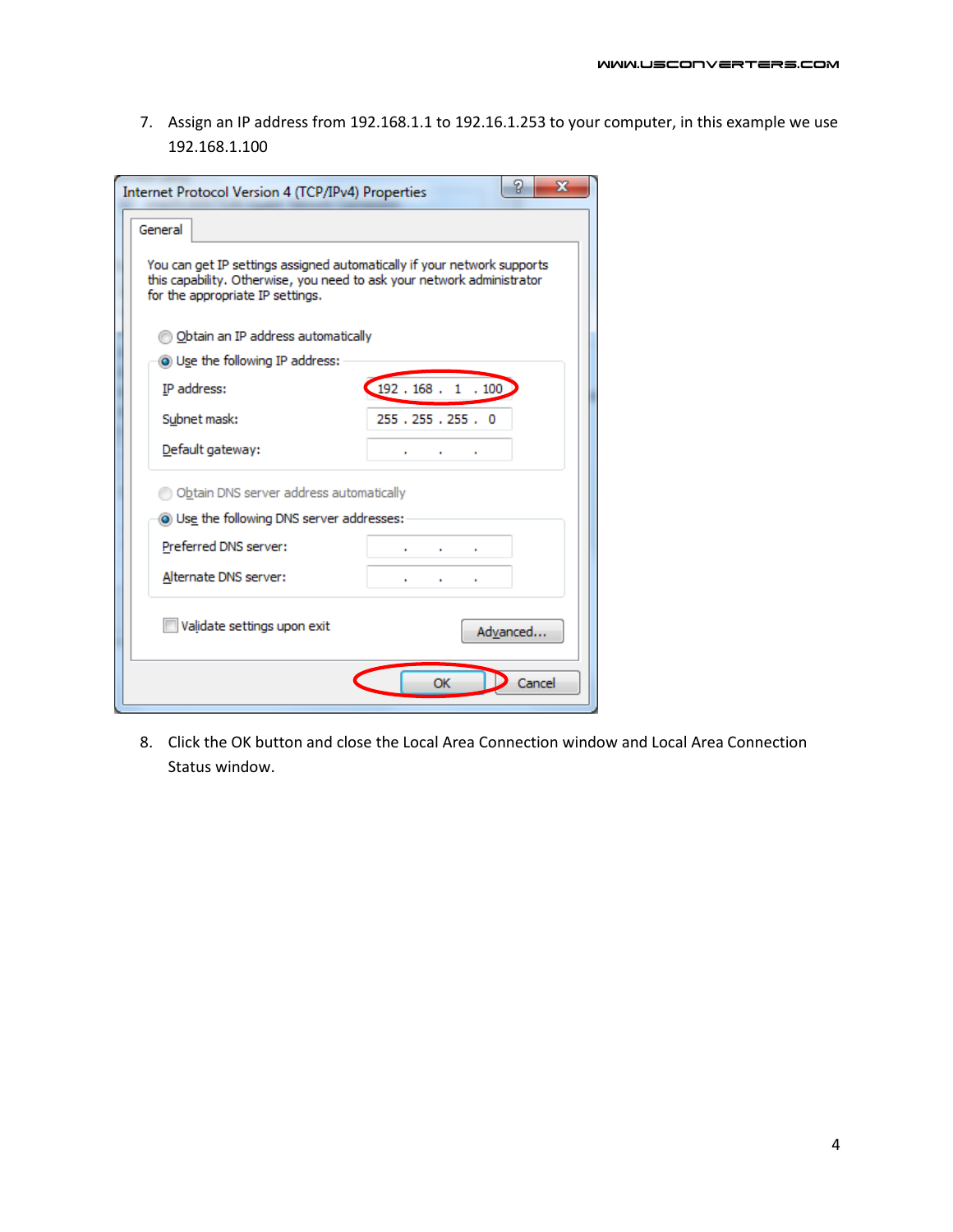9. Open a web-browser and enter the address of the HLSE02P in the address bar

|                                                                                    |          | $\Box$<br>$\mathbf{x}$<br>$\blacksquare$ |
|------------------------------------------------------------------------------------|----------|------------------------------------------|
| $\texttt{C} \times \text{[http://192.168.1.254/}$<br>$\rho \rightarrow$<br>C Login | $\times$ | 而太慈                                      |
| File Edit View Favorites Tools Help                                                |          |                                          |
| <b>Please Login</b>                                                                |          | ×.                                       |
| Enter password.                                                                    |          |                                          |
| $\frac{\text{Login}}{\text{Login}}$ <<< Plaese click " <b>Login</b> " botton       |          |                                          |
|                                                                                    |          |                                          |
|                                                                                    |          |                                          |
|                                                                                    |          |                                          |
|                                                                                    |          |                                          |
|                                                                                    |          |                                          |
|                                                                                    |          |                                          |
|                                                                                    |          |                                          |
|                                                                                    |          |                                          |
|                                                                                    |          |                                          |
|                                                                                    |          |                                          |

10. Login to the HLSE02P with the default password which is 123456 **If you are getting a "Page cannot be displayed" error then disable your antivirus and firewall software.**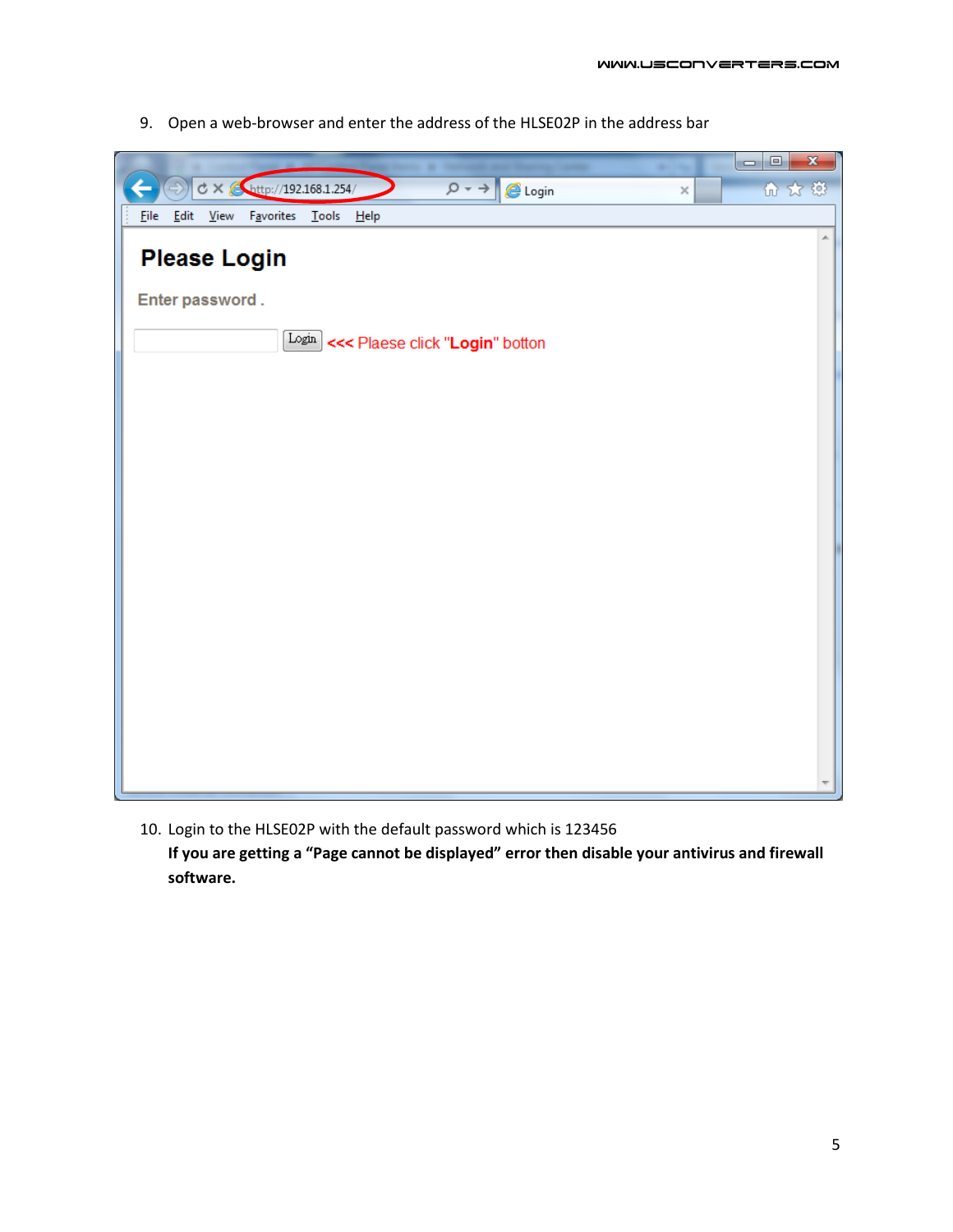|                           |                                      |                                         | $\Box$<br>$\Box$   | $\mathbf{x}$ |  |  |  |  |  |
|---------------------------|--------------------------------------|-----------------------------------------|--------------------|--------------|--|--|--|--|--|
|                           | で × e http://192.168.1.254/s2e.shtml | $\circ$ + $\circ$<br>Serial To Ethernet | 而众感<br>×           |              |  |  |  |  |  |
| File<br>Edit<br>View      | Favorites Tools<br>Help              |                                         |                    |              |  |  |  |  |  |
|                           | <b>Serial To Ethernet Converter</b>  |                                         |                    |              |  |  |  |  |  |
| Home                      | S <sub>2</sub> E<br>Name:            |                                         |                    |              |  |  |  |  |  |
| Port 0                    | IP Address:                          | 192.168.1.254                           |                    |              |  |  |  |  |  |
| <b>Settings</b>           | <b>MAC Address:</b>                  | 00-1a-ff-01-02-27                       |                    |              |  |  |  |  |  |
| Port 1<br><b>Settings</b> | <b>Current port settings:</b>        |                                         |                    |              |  |  |  |  |  |
| <b>System</b>             |                                      | Port 0                                  | Port <sub>1</sub>  |              |  |  |  |  |  |
| <b>Settings</b>           | <b>Baud Rate:</b>                    | 115200 bits/second                      | 115200 bits/second |              |  |  |  |  |  |
|                           | Data Size:                           | 8 bits/character                        | 8 bits/character   | Ξ            |  |  |  |  |  |
|                           | Parity:                              | None                                    | <b>None</b>        |              |  |  |  |  |  |
|                           | Stop Bits:                           | 1 $bit(s)$                              | 1 $bit(s)$         |              |  |  |  |  |  |
|                           | <b>Flow Control:</b>                 | None                                    | <b>None</b>        |              |  |  |  |  |  |
|                           | <b>Local Telnet</b><br>Port Number:  | 23                                      | 26                 |              |  |  |  |  |  |
|                           | <b>Remote Telnet</b><br>Port Number: | N/A                                     | N/A                |              |  |  |  |  |  |
|                           | Telnet Mode:                         | Server                                  | Server             |              |  |  |  |  |  |
|                           | Telnet Protocol:                     | <b>Telnet</b>                           | <b>Telnet</b>      |              |  |  |  |  |  |
|                           | <b>Telnet Server</b><br>IP           | N/A                                     | N/A                |              |  |  |  |  |  |
|                           | <b>Telnet Timeout:</b>               | 0 seconds                               | 0 seconds          |              |  |  |  |  |  |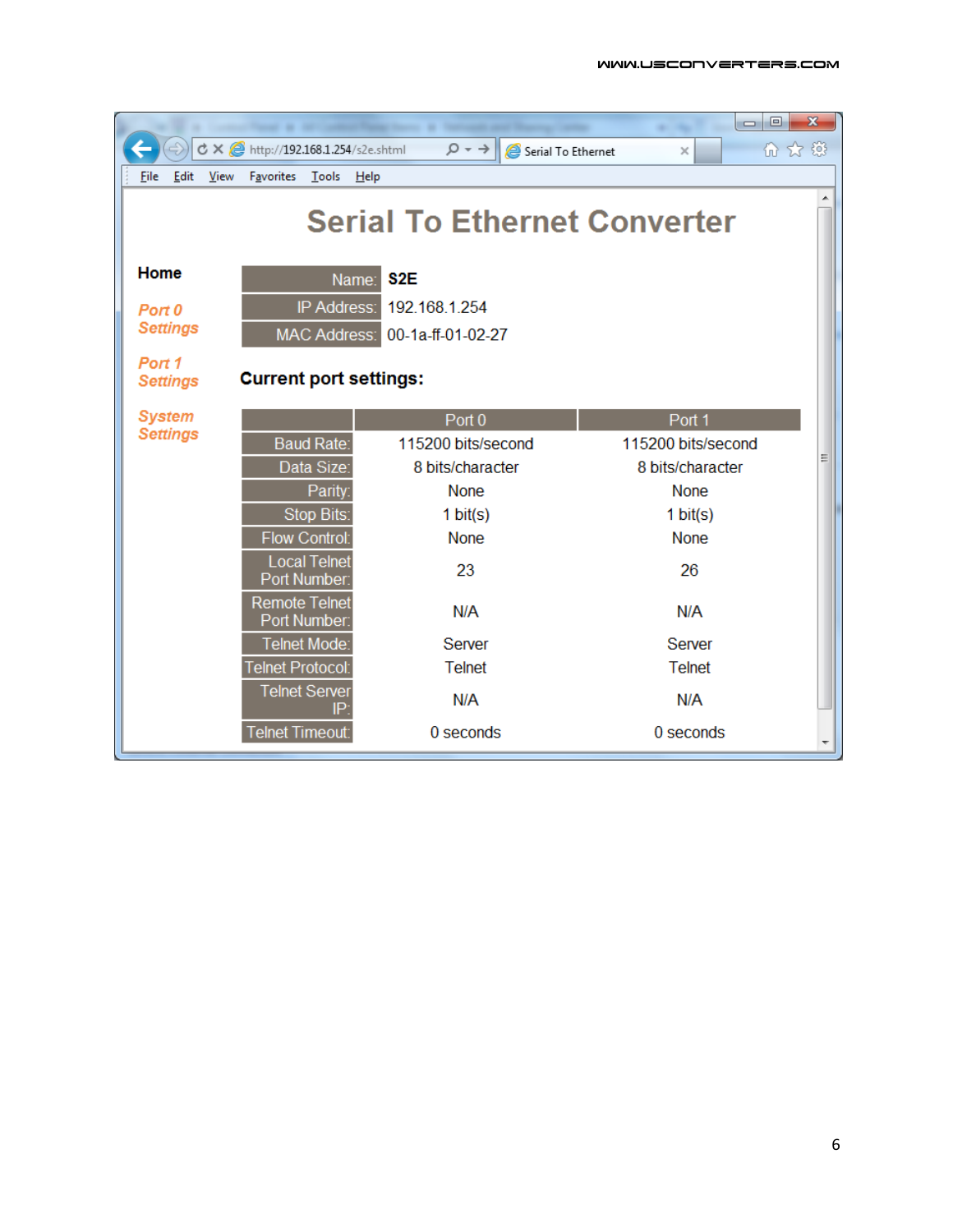## **Create a Virtual COM Port**

1. Open FabulaTech

| $\mathbf{x}$<br>o<br>Serial Port Redirector - www.fabulatech.com<br>- |
|-----------------------------------------------------------------------|
| Program Port Settings Help                                            |
| 空空冷回<br>$\odot$                                                       |
| My Computer                                                           |
|                                                                       |
|                                                                       |
|                                                                       |
|                                                                       |
|                                                                       |
|                                                                       |
|                                                                       |
|                                                                       |

2. Click Port -> Add. The software should find the HLSE02P automatically, however you need to change the TCP port to port 23:

| х<br><b>Add Virtual Serial Port</b> |                                     |  |  |  |  |  |
|-------------------------------------|-------------------------------------|--|--|--|--|--|
|                                     | <b>Add Virtual Serial Port</b>      |  |  |  |  |  |
|                                     | Virtual serial port:                |  |  |  |  |  |
|                                     | COM1<br>Advanced                    |  |  |  |  |  |
|                                     | Connection type                     |  |  |  |  |  |
|                                     | ◉ Client<br>Server                  |  |  |  |  |  |
|                                     | Remote IP address or computer name: |  |  |  |  |  |
|                                     | 192.168.1.254                       |  |  |  |  |  |
|                                     | TCP-port:                           |  |  |  |  |  |
|                                     | 23                                  |  |  |  |  |  |
|                                     |                                     |  |  |  |  |  |
|                                     | OK<br>Cancel                        |  |  |  |  |  |

3. Click the OK button, and the virtual COM port will be created.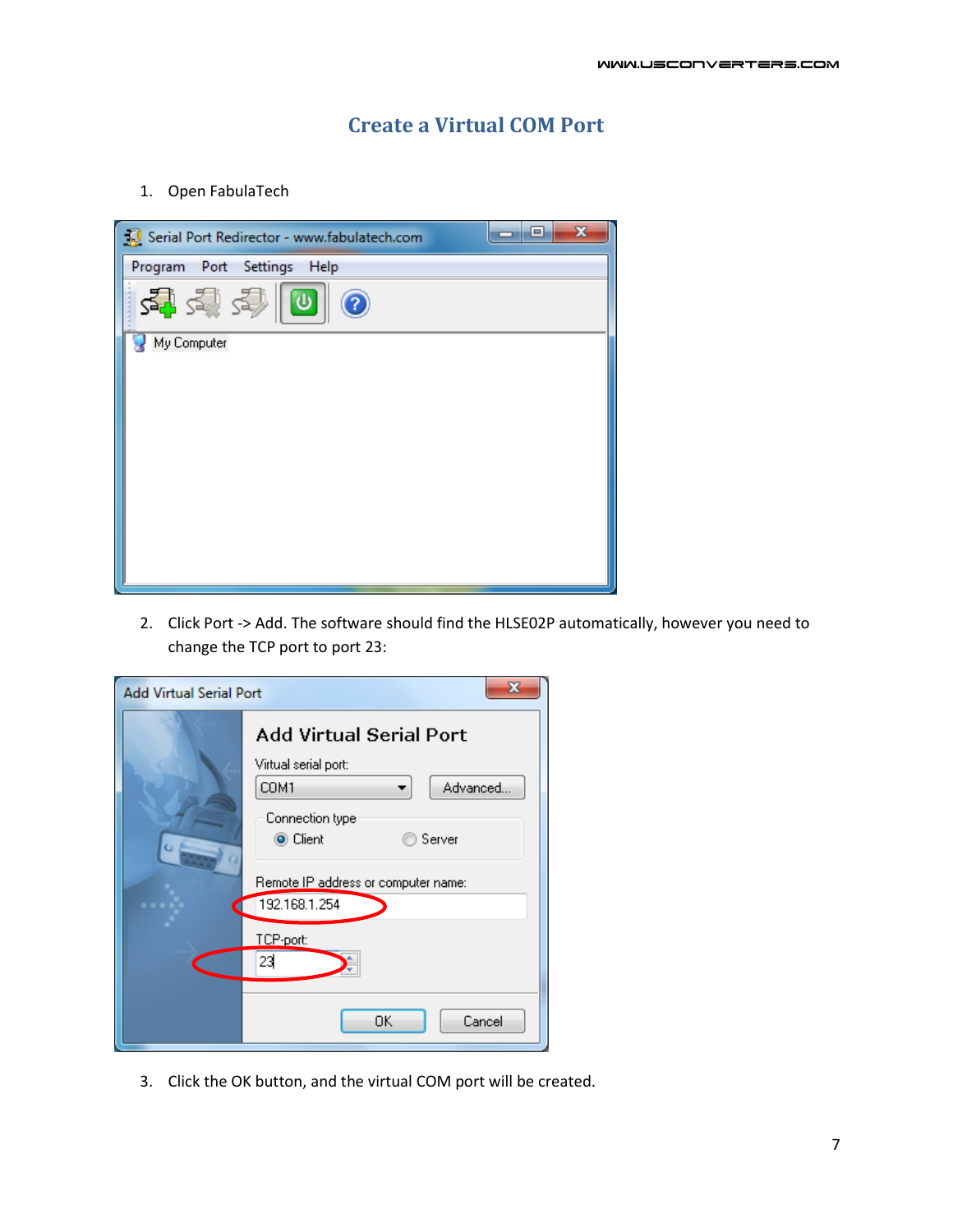| Serial Port Redirector - www.fabulatech.com | х<br>$\qquad \qquad =$ |
|---------------------------------------------|------------------------|
| Program Port Settings<br>Help               |                        |
| 영합화  미<br>$\odot$                           |                        |
| My Computer                                 |                        |
| E. 2L COM1 > 192.168.1.254 : 1 (RFC2217)    |                        |
|                                             |                        |
|                                             |                        |
|                                             |                        |
|                                             |                        |
|                                             |                        |
|                                             |                        |
|                                             |                        |
|                                             |                        |
|                                             |                        |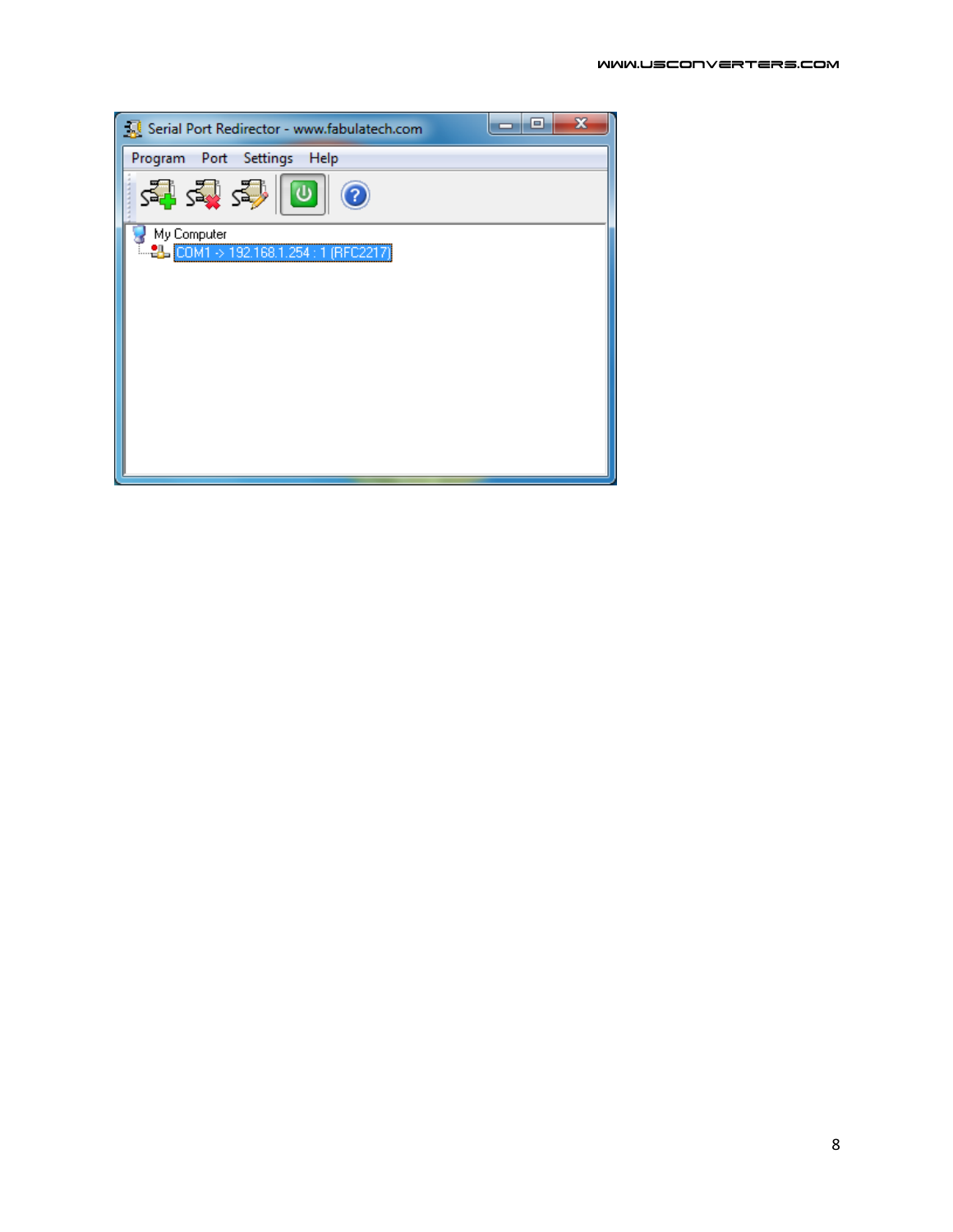4. If the virtual COM port has been successfully created you should be able to see it in Device Manager under Ports (COM&LTP):



The trial version of Fabulatech will allow you to create only one virtual COM port.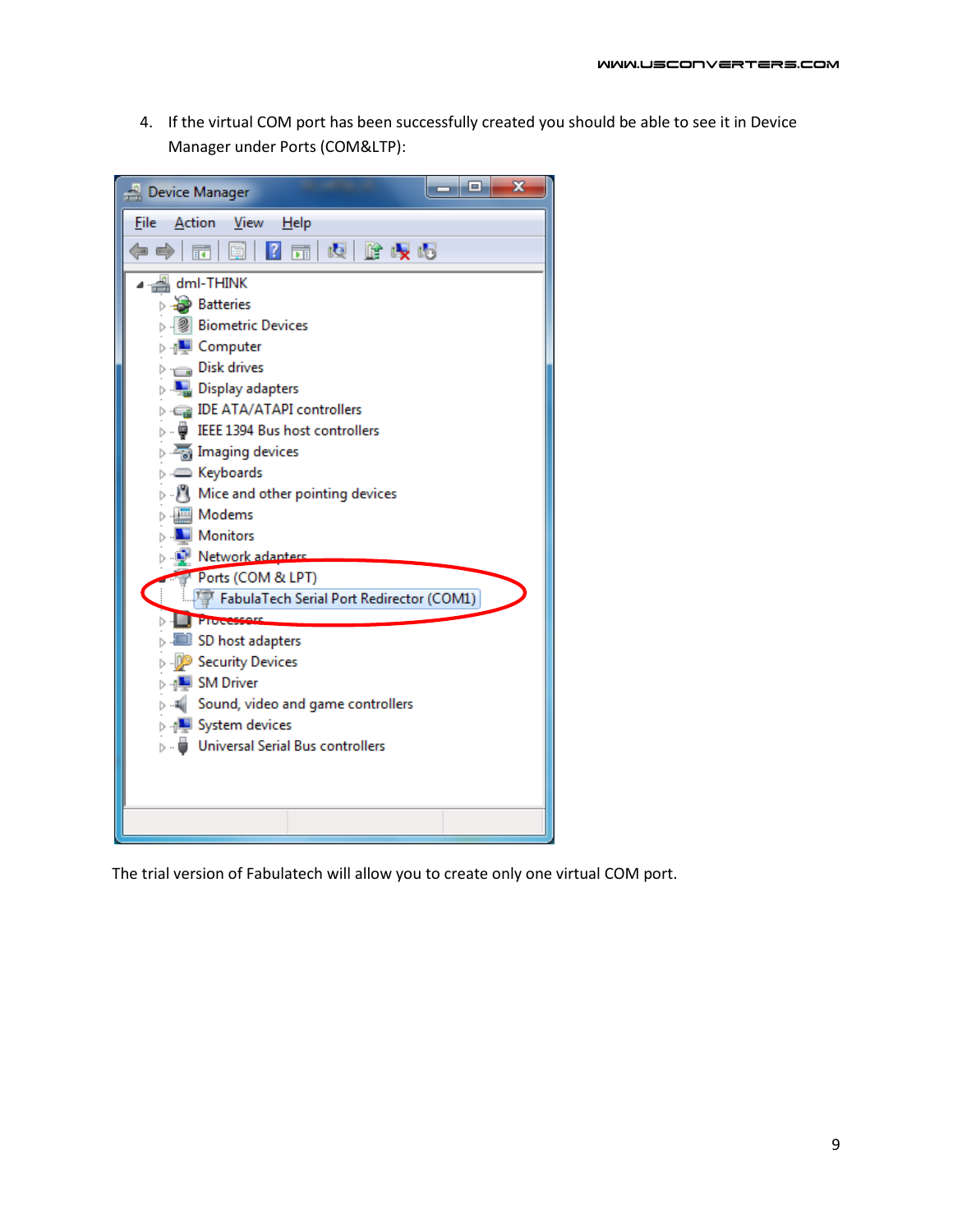## **Making a loop-back test to verify operation**

To test if the HLSE02P is working correctly and the drivers and cabling has been successfully setup you can make a loop-back test. This will verify if you can send and receive data both ways, from LAN to serial and serial to LAN.

Download and start AccessPort from [www.usconverters.com.](http://www.usconverters.com/) When you start AccessPort for the first time you will be welcomed with the window shown below. The upper window is the 'receive' window where you receive data, and the lower window is the 'send' window where you can enter a text string to send.

| $\Box$ o $\Box$<br>AccessPort - COM1(9600,N,8,1) Closed                                      |
|----------------------------------------------------------------------------------------------|
| Edit View<br>Monitor Tools Operation Help<br>Eile                                            |
| BUSI<br>$\bullet$<br>$\bullet$                                                               |
| Terminal<br>Monitor                                                                          |
| <b>剛 Hax ab 図 忠</b><br>Ы                                                                     |
| <b>Upper window</b>                                                                          |
| $\odot$ Hex<br>AutoSend □ DTF<br>$C$ Char<br>Real Time Send<br>Send-><br>Plain Text<br>Clear |
| Lower window                                                                                 |
| Tx 2188<br>COM1(9600, N, 8, 1) Clos<br>Ready<br>$Rx$ 401                                     |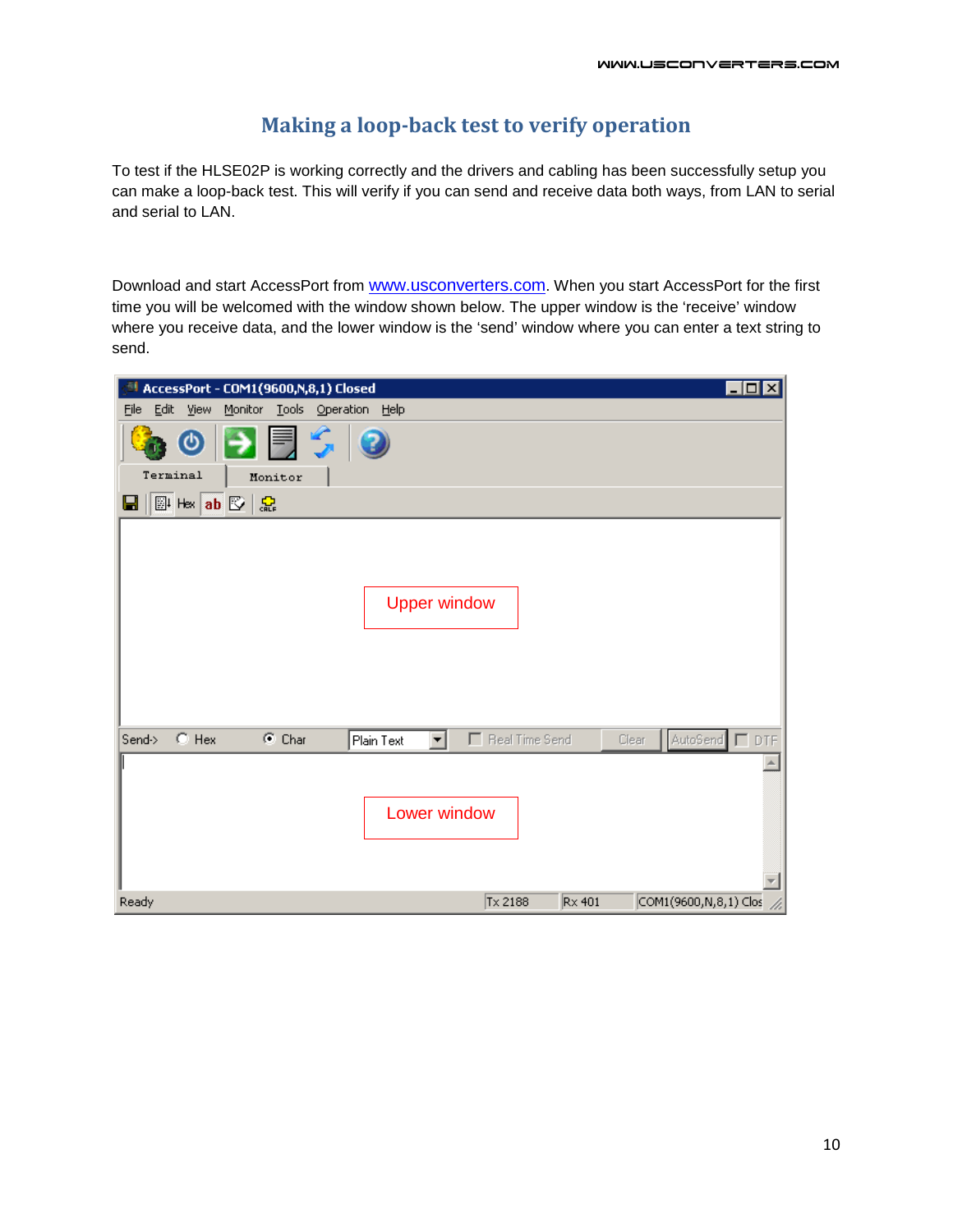Click Tools -> Configuration in the menu bar, this will open the configuration window. Enter the correct information. In this case we have created COM port 1 so we select COM 1:

| <b>Options</b>                                                                            | $\vert x \vert$                                                                                                                                                                                                                                                                                                                                                                                                                                                   |
|-------------------------------------------------------------------------------------------|-------------------------------------------------------------------------------------------------------------------------------------------------------------------------------------------------------------------------------------------------------------------------------------------------------------------------------------------------------------------------------------------------------------------------------------------------------------------|
| General<br>-- Event Control<br>--- Flow Control<br>--- Timeout Control<br>Monitor Control | General<br>Custom Baud Rate<br>19200<br>$\Box$ Enable<br>Serial Port Settings:<br>COM <sub>1</sub><br>Port:<br>19200<br>Baud Rate:<br>NONE<br>Parity Bit:<br>Data Bit:<br>l8<br>Stop Bit:<br>11<br>Buffer Size: 8192<br>Send display:<br>Receive display:<br>C Char Format<br>C Char Format<br>C Hex Format<br>C Hex Format<br>AutoSend <sup>®</sup><br>$50$ ms<br>Cycle<br>$\nabla$ Enable auto send<br>Advanced<br>$\Box$ Auto open port when application start |
| QK                                                                                        | F Prompt for saving when application exit<br>$\triangledown$ Remind me when update is available                                                                                                                                                                                                                                                                                                                                                                   |
| Cancel                                                                                    |                                                                                                                                                                                                                                                                                                                                                                                                                                                                   |

Click OK, this will automatically open the selected COM port if it has been correctly created by the FabulaTech Virtual COM software, and if the HLSE02P is properly connected to your computer.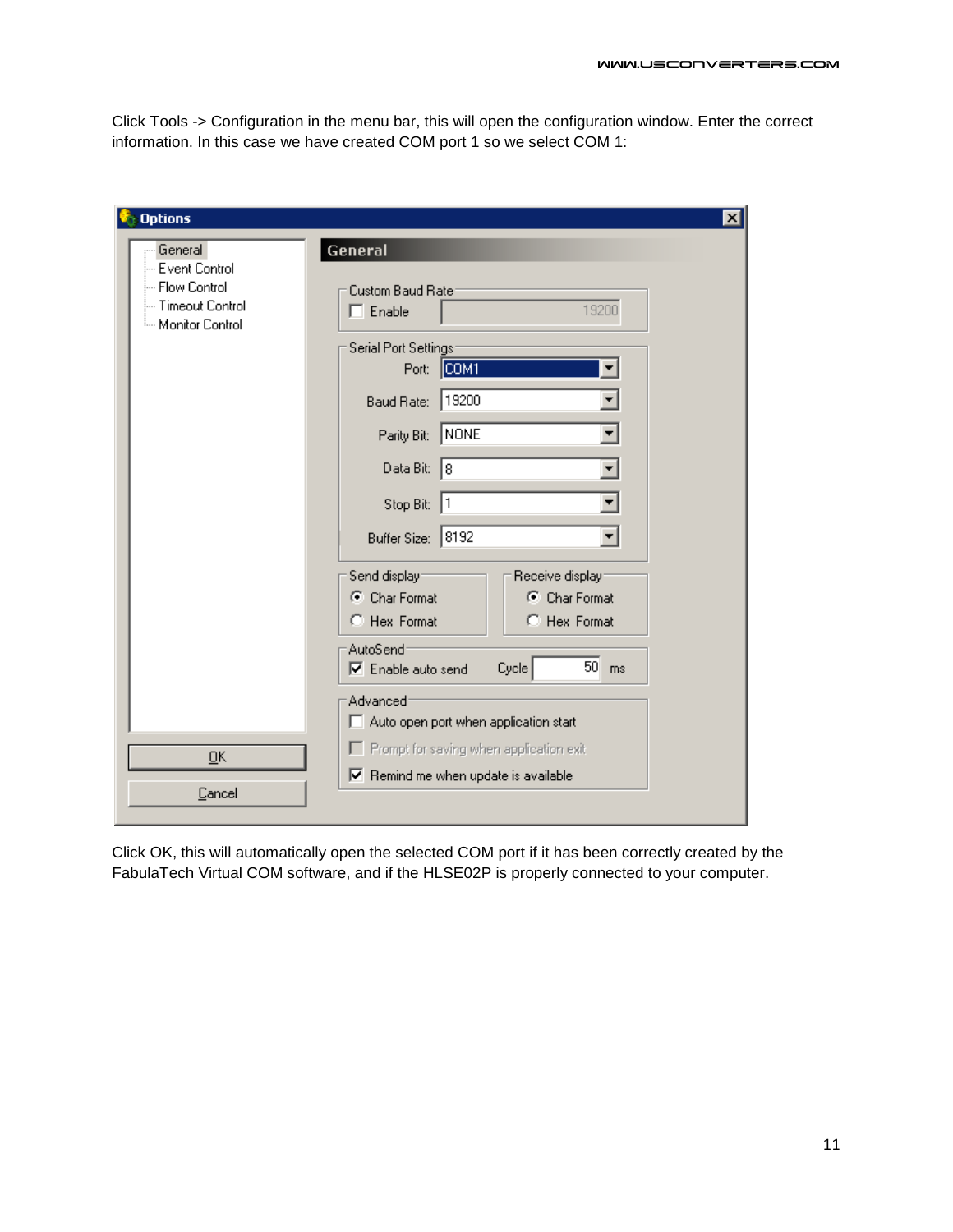Once the COM port has been opened by AccesPort the status will show "Connected" in FabulaTech.

| Serial Port Redirector - www.fabulatech.com           | E | x |
|-------------------------------------------------------|---|---|
| Program Port Settings Help                            |   |   |
| 習ずる◎◎<br>3                                            |   |   |
| My Computer                                           |   |   |
| LL 2L COM1 > 192.168.1.254 : 23 (RFC2217) - Connected |   |   |
|                                                       |   |   |
|                                                       |   |   |
|                                                       |   |   |
|                                                       |   |   |
|                                                       |   |   |
|                                                       |   |   |
|                                                       |   |   |
|                                                       |   |   |
|                                                       |   |   |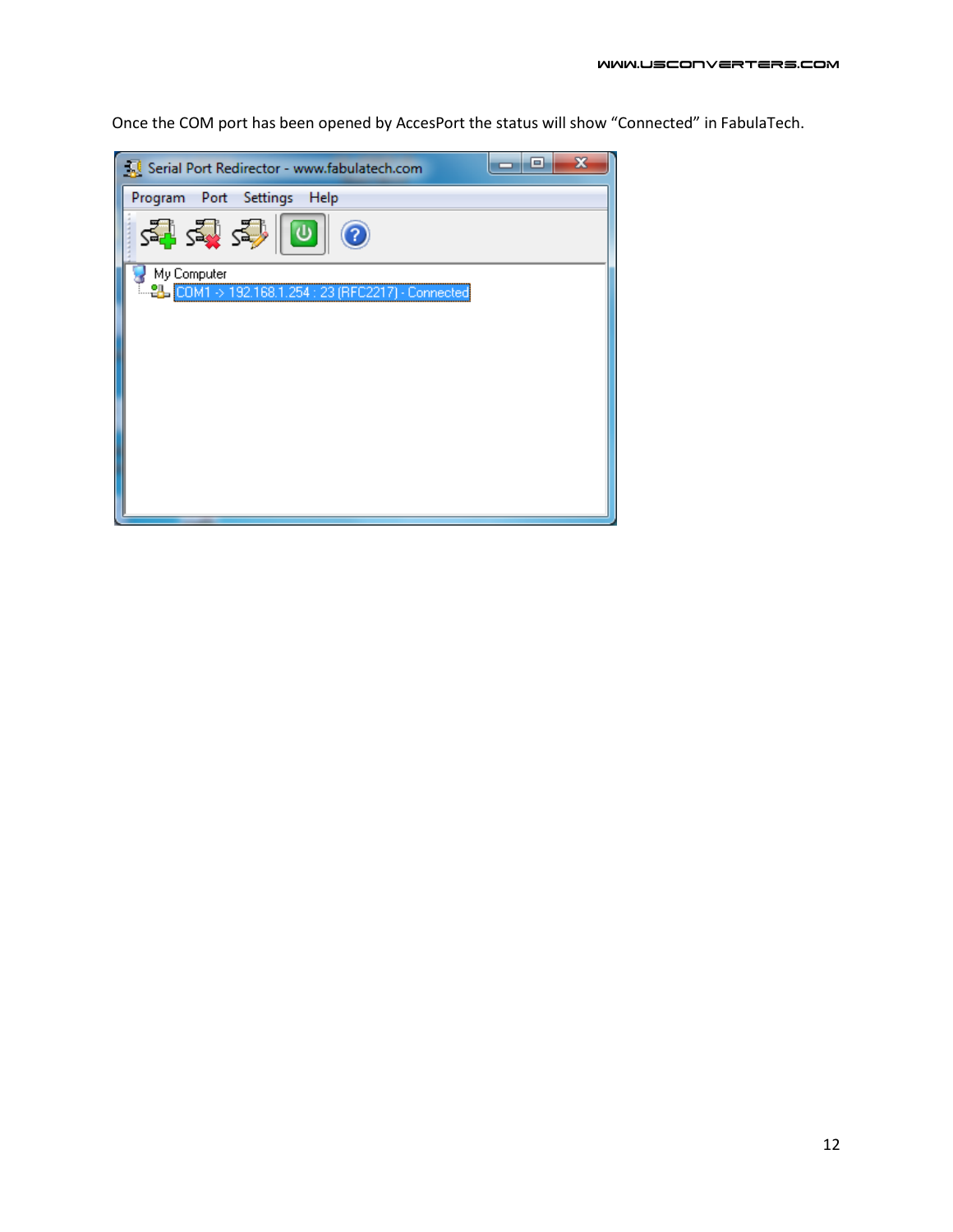| AccessPort - COM1(9600,N,8,1) Opened  |              |                    |                      |                  |                  |          |               |                       | $\blacksquare$ $\blacksquare$ $\times$ |
|---------------------------------------|--------------|--------------------|----------------------|------------------|------------------|----------|---------------|-----------------------|----------------------------------------|
| Edit<br>Eile<br><b>View</b>           | Monitor      |                    | Tools Operation Help |                  |                  |          |               |                       |                                        |
|                                       |              | $\mathcal{L}$<br>員 |                      |                  |                  |          |               |                       |                                        |
| Terminal                              | Monitor      |                    |                      |                  |                  |          |               |                       |                                        |
| $\mathbb{B}$ Hex ab $\mathbb{E}$<br>Ы | 홊            |                    |                      |                  |                  |          |               |                       |                                        |
|                                       |              |                    |                      |                  |                  |          |               |                       |                                        |
|                                       |              |                    |                      |                  |                  |          |               |                       |                                        |
|                                       |              |                    |                      |                  |                  |          |               |                       |                                        |
|                                       |              |                    |                      |                  |                  |          |               |                       |                                        |
|                                       |              |                    |                      |                  |                  |          |               |                       |                                        |
|                                       |              |                    |                      |                  |                  |          |               |                       |                                        |
|                                       |              |                    |                      |                  |                  |          |               |                       |                                        |
|                                       |              |                    |                      |                  |                  |          |               |                       |                                        |
| $\bigcirc$ Hex<br>send >              |              | $\odot$ Char       | Plain Text           | ▼                | F Real Time Send |          | Clear         | AutoSend FDTF         |                                        |
| test                                  |              |                    |                      |                  |                  |          |               |                       |                                        |
|                                       |              |                    |                      |                  |                  |          |               |                       |                                        |
|                                       |              |                    |                      |                  |                  |          |               |                       |                                        |
|                                       |              |                    |                      |                  |                  |          |               |                       |                                        |
|                                       |              |                    |                      |                  |                  |          |               |                       |                                        |
|                                       |              |                    |                      |                  |                  |          |               |                       |                                        |
| Comm Status                           | $\Gamma$ CTS | $\Gamma$ DSR       | <b>BING</b>          | $\Box$ RLSD (CD) | E.               | CTS Hold | DSR Hold<br>┍ | <b>RLSD Hold</b><br>г | Ī                                      |
| Ready                                 |              |                    |                      |                  | Tx 2188          |          | $Rx$ 401      | COM1(9600,N,8,1) Ope  |                                        |

Enter a text string in the lower window and click the AutoSend button:

AccessPort will now start sending the text string to the COM port, the 'Link' and 'Trans' LED lights on the HLSE02P should now start flashing.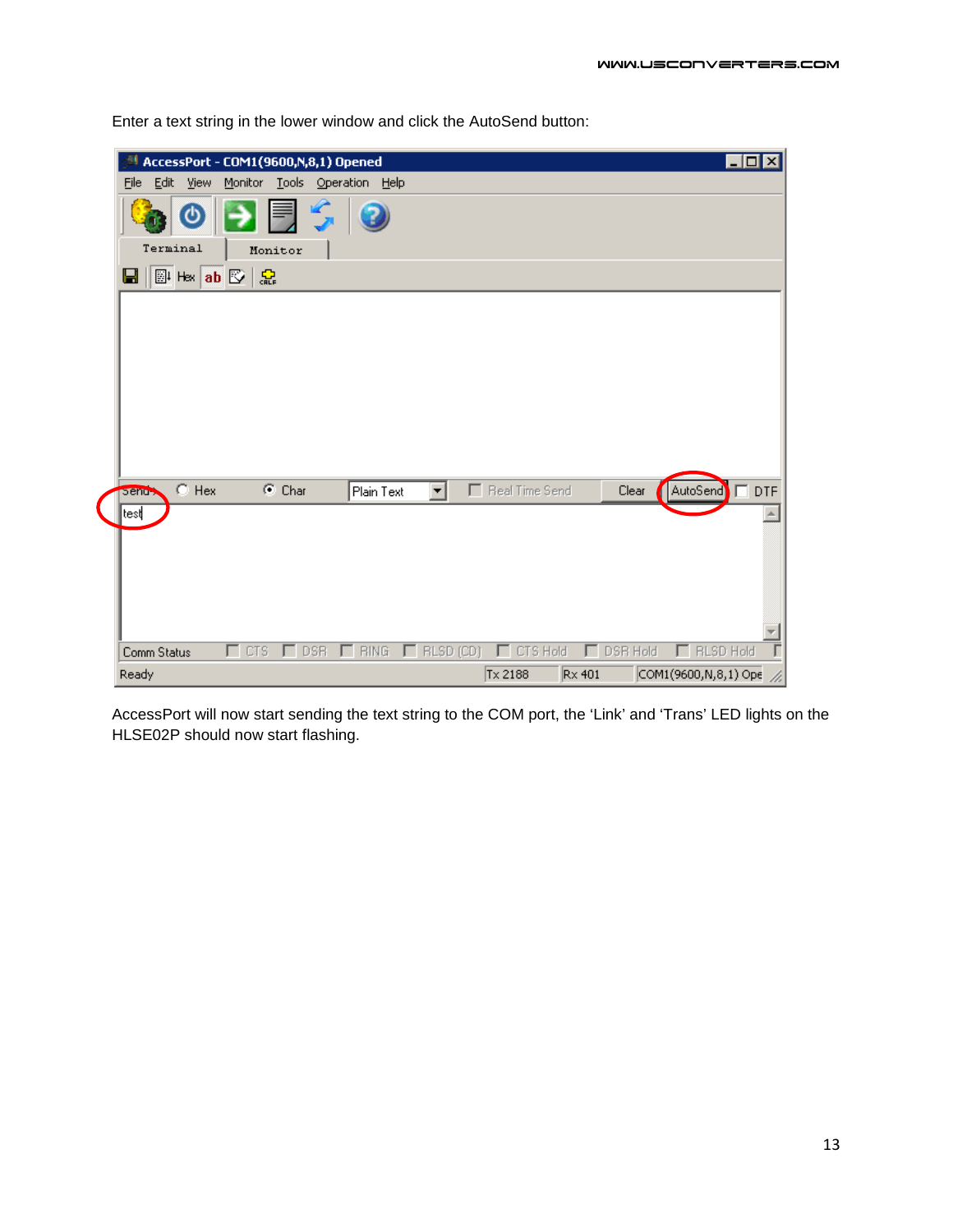To confirm that the HLSE02P can send and receive data you now need to connect the TX pin to the RX pin (pin 3 to pin 2) at the DB9 connector on the HLSE02P. The easiest and safest way to do this is by making a loop-back plug from a female DB9 connector or terminal header such as pictured below:



If you do not have any of these available you can manually make a connection from pin 2 to pin 3 at the HLSE02P's DB9 connector by carefully using a piece of wire or even a paper clip to short the pins. Be careful not to short any other pins since this might damage the adapter.